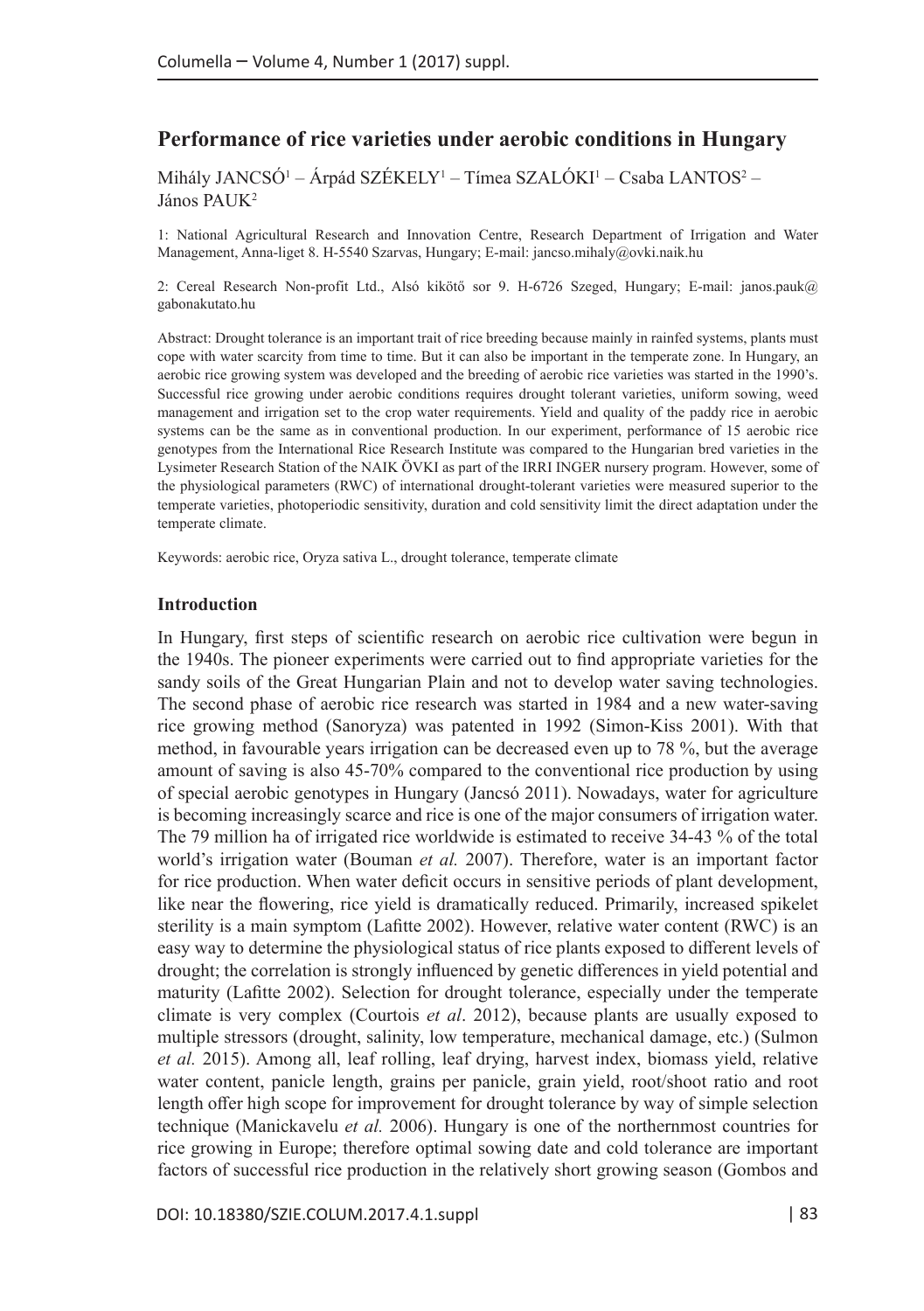Simon-Kiss 2008). To develop better selection methods and models, duration of periods from sowing to emergence at different temperature values and base temperatures were determined and a thermal time model was established (Gombos and Simon-Kiss 2005). However, Hungarian varieties e.g. HSC-55 has high tolerance to cold (Ye *et al* 2009), further improvement of the genotypes and testing of international breeding lines are important to maintain rice production under the temperate climate (Simon-Kiss 2001).

## **Materials and methods**

The experiments on aerobic rice production were set up at the Lysimeter Research Station of the National Agricultural Research and Innovation Centre, which is located in Szarvas (south-east Hungary, latitude 46°86'N, longitude 20°52'E). The Station was built in the year of 1971 when 320 non-weighable backfilled gravitation lysimeters were set up on a 1 hectare experimental field. For the aerobic production, plots between lysimeter blocks were used in 2016. A modified version of Sanorzya aerobic rice production system (Simon-Kiss et al. 1992) was applied for the field management. From the seedling stage, drip irrigation was set up. Source of irrigation water was the oxbow of Körös-river. Meteorological data was automatically collected at the meteorological station of the Szarvas Campus of Szent István University and by a WS-GP1 Compact Weather Station (Delta-T Devices, UK) during the growing season (Table 1). However, rainfall was low in April, May and September. In the period of intensive vegetative growth (from June to the beginning of August), quantity and distribution of natural precipitation was close to the optimal.

|                                            | April | May  | June  | July  | Aug  | Sept | Oct  | AV   | Total |
|--------------------------------------------|-------|------|-------|-------|------|------|------|------|-------|
| Mean min<br>temp., °C                      | 7.4   | 10.1 | 15.6  | 16.4  | 15.0 | 12.3 | 6.1  | 11.8 | ٠     |
| Mean max<br>temp., $\mathrm{C}$            | 19.8  | 23.6 | 27.5  | 29.1  | 27.9 | 26.0 | 14.6 | 24.1 | ۰     |
| Average mean<br>temp., $\mathrm{C}$        | 13.4  | 16.6 | 21.3  | 22.5  | 21.1 | 18.3 | 9.8  | 17.6 |       |
| Precipitation,<br>mm                       | 12.3  | 18.8 | 124.4 | 124.4 | 50.5 | 9.8  | 72.7 | ۰    | 412.9 |
| Mean soil temp.<br>at 5 $cm$ , $\degree$ C | 13.8  | 17.4 | 22.6  | 24.0  | 23.2 | 20.0 | 12.4 | 19.0 | ۰     |

*Table 1. Monthly rainfall (mm), air temperature (°C) and soil temperature at 5 cm (°C) in the cropping season in Szarvas in 2016, average temperature data and total precipitation for the season are also shown.*

New breeding lines and standard varieties (15) for aerobic rice cultivation (Table 2) from the International Rice Research Institute (IRRI, Manila, The Philippines) were compared to the Hungarian bred varieties as part of the IRRI International Network for Genetic Evaluation of Rice (INGER) nursery program (Forty-Second International Upland Rice Observational Nursery, IURON). The experiment was started with the direct dry sowing that was done on the 5<sup>th</sup> of May 2016. After a preemergent herbicide treatment, first irrigation was started on the  $6<sup>th</sup>$  of May (20 mm) to accelerate germination. Due to the cold periods in May date of emergence was observed on  $20<sup>th</sup>$  of May and  $25-26<sup>th</sup>$  of May for the Hungarian check and the IURON lines, respectively.

The symptoms of cold and drought stress were evaluated after the international standard evaluation system (IRRI 2013). In our experiment (Table 2), tolerant (SES score 2-3 –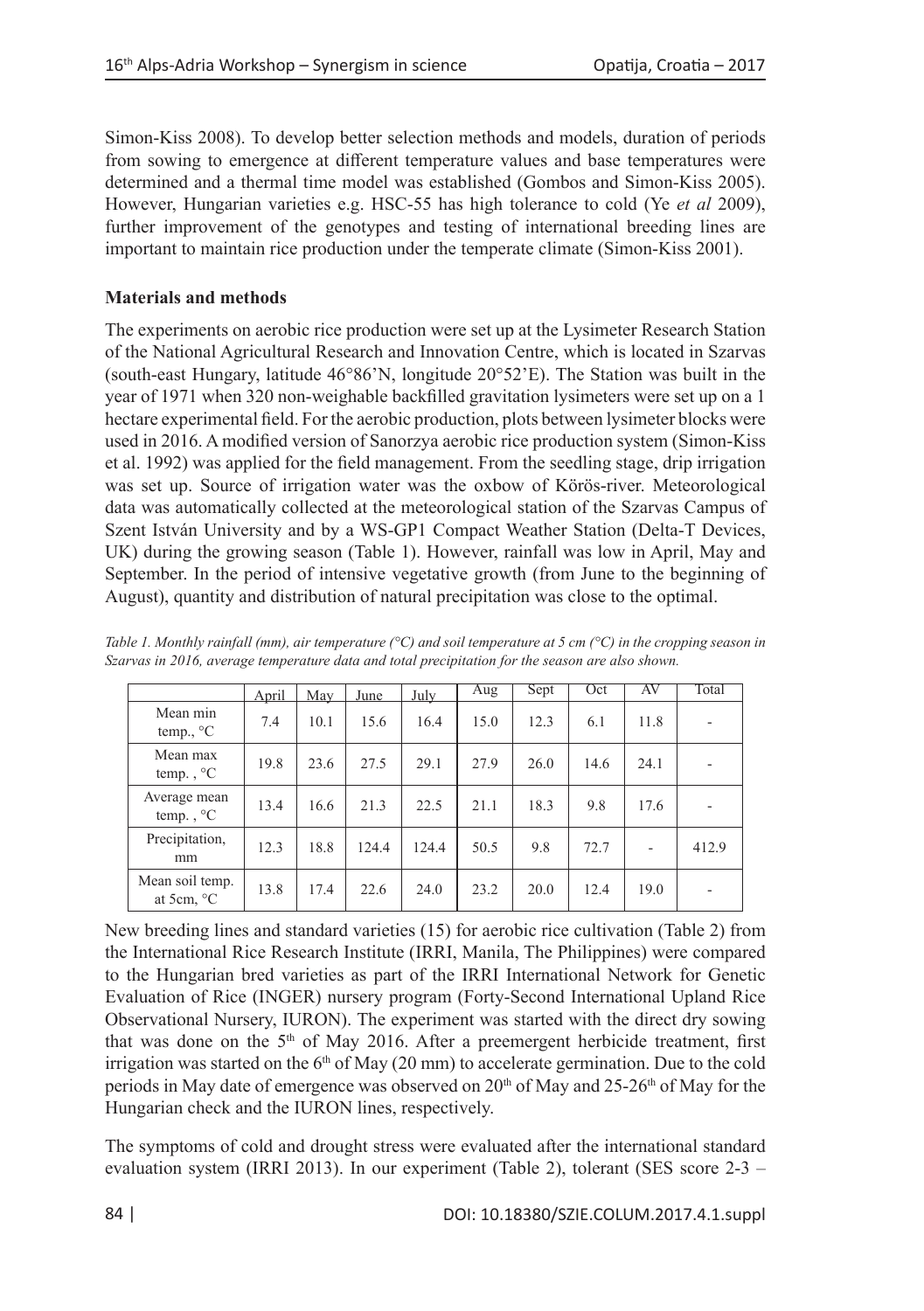tip of leaves slightly dried, folded and light green), moderately tolerant (SES score 4-5 – some seedlings moderately folded and wilted, 30-50% seedlings dried, pale green to yellowish leaves) and sensitive (SES score 6-7 – seedlings severely rolled and dried; reddish-brown leaves) reactions to low temperature were observed after a cold period in May. Relative water content (RWC) of the varieties was measured and calculated as Lafitte (2002) described.

The variation of soil moisture content and soil temperature at 15 cm (Sensor1, Temp1) and at 30 cm (Sensor2, Temp2) below the surface were logged in every 10 minutes of the season (Figure 1) by using of SM300 soil moisture sensors connected to a GP1 data logger (Delta-T Devices, UK). Soil moisture and drought symptoms were regularly checked and irrigation was applied as the crop needs (sensitive checks Beside the agronomic parameters (yield, grain weight, thousand grain weight, plant height) changes in chlorophyll content using SPAD-502 hand-held chlorophyll meter (Minolta Co. Ltd., Osaka, Japan) were also detected.

### **Results and discussion**

The rice growing season in 2016 was divisive in Hungary, after a cold period in May (Table 1) the quantity and distribution of natural precipitation was close to the optimal.

|                                                                 | SES Score of cold | SPAD readings, | Average yield per parcel, |  |  |  |
|-----------------------------------------------------------------|-------------------|----------------|---------------------------|--|--|--|
| Breeding line                                                   | tolerance         | 16.06.2016     | $g/m^2$                   |  |  |  |
| IR14L594                                                        | $4 - 5$           | $27.1 \pm 3.8$ | n.p.                      |  |  |  |
| IR14L176                                                        | $4 - 5$           | $25.3 \pm 1.7$ | 144.5                     |  |  |  |
| IR14L226                                                        | $2 - 3$           | $27.3 \pm 1.2$ | 4.0                       |  |  |  |
| IR14L231                                                        | $2 - 3$           | $26.9 \pm 1.8$ | 25.0                      |  |  |  |
| IR14L537                                                        | $6 - 7$           | $28.4 \pm 1.2$ | n.p.                      |  |  |  |
| IR14L540                                                        | $4 - 5$           | $34.0 \pm 2.9$ | n.p.                      |  |  |  |
| IR14L546                                                        | $4 - 5$           | $30.2 \pm 2.0$ | n.p.                      |  |  |  |
| IR14L560                                                        | $4 - 5$           | $31.8 \pm 3.1$ | n.p.                      |  |  |  |
| IR14L562                                                        | $6 - 7$           | $29.7 \pm 1.3$ | n.p.                      |  |  |  |
| IR14L572                                                        | $6 - 7$           | $28.2 \pm 1.8$ | n.p.                      |  |  |  |
| IR <sub>64</sub>                                                | $4 - 5$           | $28.5 \pm 2.0$ | n.p.                      |  |  |  |
| <b>IRRI 132</b>                                                 | $4 - 5$           | $22.3 \pm 1.7$ | n.p.                      |  |  |  |
| <b>IRRI 148</b>                                                 | $4 - 5$           | $23.1 \pm 1.3$ | n.p.                      |  |  |  |
| UPL RI <sub>7</sub>                                             | $4 - 5$           | $20.7 \pm 1.9$ | n.p.                      |  |  |  |
| <b>VANDANA</b>                                                  | $4 - 5$           | $29.8 \pm 2.1$ | sterile spikelets         |  |  |  |
| JANKA*                                                          | $2 - 3$           | $30.4 \pm 1.4$ | 592.8                     |  |  |  |
| * Local check, Nucleoryza DH somaclone; n.p. – no heading stage |                   |                |                           |  |  |  |

*Table 2 Scoring of cold tolerance (after IRRI 2013) and the recovery of the plants described by SPAD values (Szarvas, Hungary, 2016)*

In the fourth pentad of May, effective temperature was calculated only as 14.8 °C with the minimum temperature of 3.0 °C. However, it has a negative effect on the cold sensitive plants (e.g. rice, sorghum), from the experimental view, on-field cold tolerance could be easily scored. On most of the tested breeding lines, symptoms of moderate tolerance were observed as it was determined in the SES (IRRI 2013). However, 'IR14L537', 'IR14L562' and 'IR14L572' genotypes were set as sensitive lines where seedlings were severely rolled and dried and the leaves had reddish-brown colour right after the cold period. However, the effects of low temperature were observable even after a two-week period of optimal growth temperature on  $16<sup>th</sup>$  of June (Table 1). The SPAD readings were shown that varieties what were scored as moderately tolerant ('IRRI 132', 'IRRI 148' and 'UPL RI 7') could have long-term damages.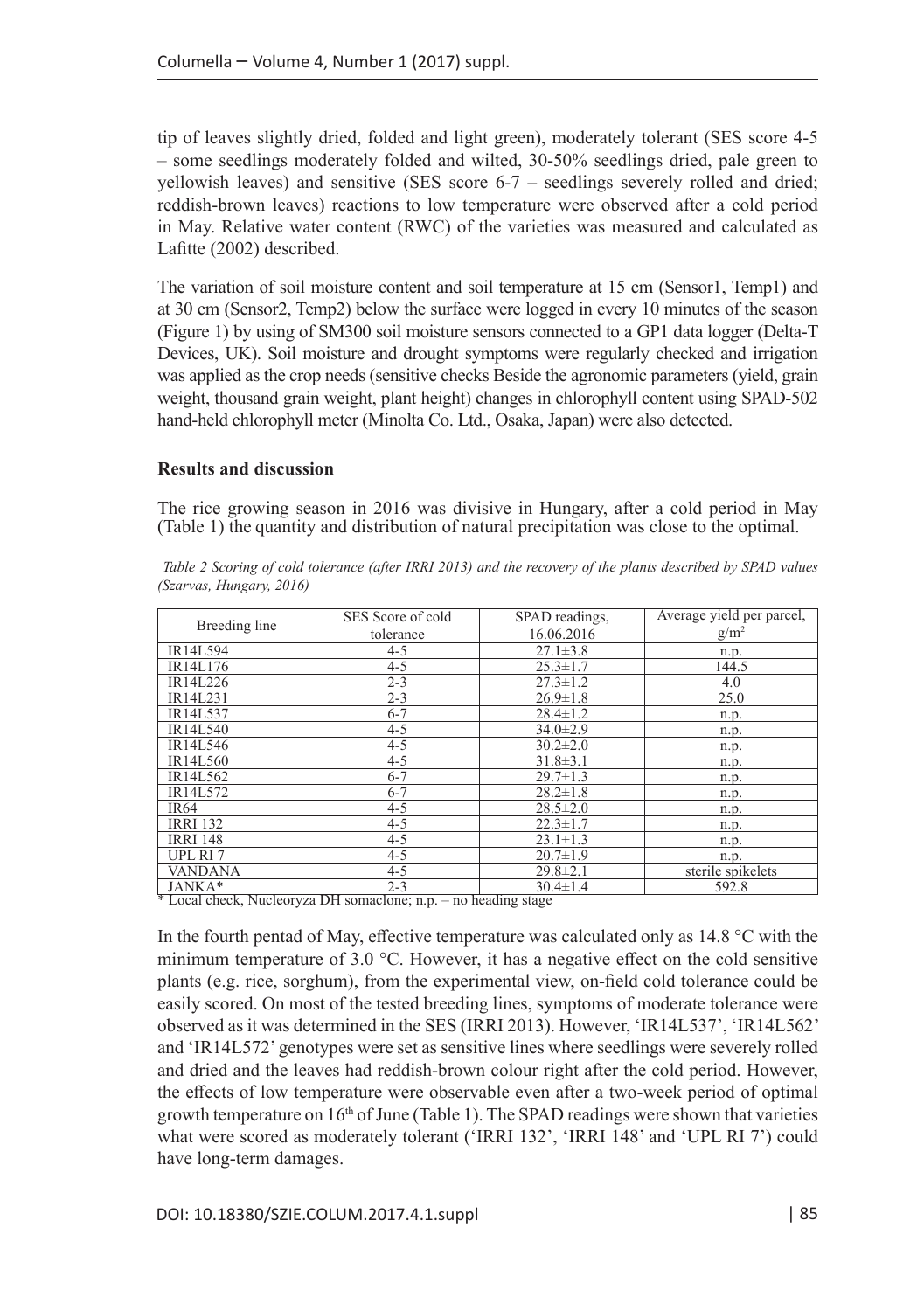

*Figure 1 Variation of soil moisture content and soil temperature at 15 cm (Sensor1, Temp1) and at 30 cm (Sensor2, Temp2) below the surface. (Szarvas, Hungary, 2016)* 

Soil moisture content was determined during the season. Irrigation was applied only 5 times as an average of 20 mm (Figure 1). The overall season was favourable for the plants' development (Figure 1). Compared to our previous results (Jancsó 2011), water saving was significant (85%) compared to the paddy fields. Middle of September was the end of the season when soil temperature went below 10 °C.



*Figure 2 Aerobic rice experiment after the flowering of 'Janka' on 11th August (Szarvas, Hungary, 2016)*

As part of the experiment, standard varieties were also tested for drought tolerance. Symptoms of drought were observable first on the sensitive plants ('Marilla'). Leaf rolling was significant when soil moisture went below 25-30 % depending on the developmental stage of plants and the air temperature (Figure 1). RWC was determined multiple times during the season. RWC at well-irrigated (29.06) and water-limited (07.07) conditions are also presented (Table 3).

Compared to the results of Lafitte (2002), moderate stress environment was maintained in our nursery field. Sensitive genotypes as the 'Marilla' (87.8±3.5) had lower RWC values, while drought tolerant varieties as 'IRAT 109' (91.2 $\pm$ 0.6) and 'Ábel' (91.8 $\pm$ 1.0) maintained RWC close to the optimum.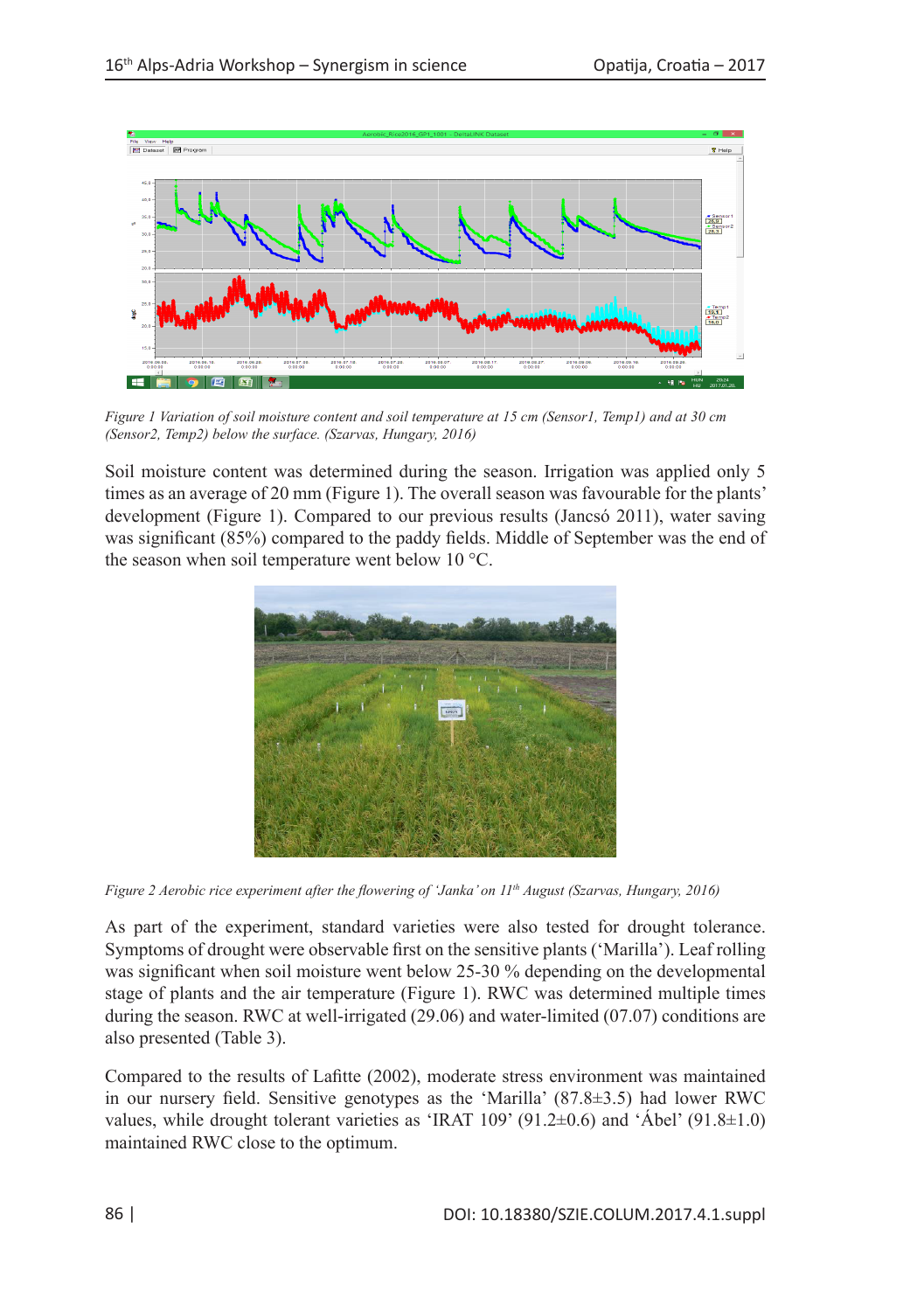| Name of varieties | RWC on $29th$ of June | RWC on $7th$ of July |
|-------------------|-----------------------|----------------------|
| Abel              | $92.4 \pm 0.7$        | $91.8 \pm 1.0$       |
| Janka             | $94.1 \pm 0.5$        | $87.5 \pm 3.7$       |
| Biorvza H         | $93.0 \pm 0.5$        | $89.3 \pm 1.7$       |
| <b>IRAT 109</b>   | $93.6 \pm 1.3$        | $91.2 \pm 0.6$       |
| Marilla           | $93.9 \pm 0.8$        | $87.8 \pm 3.5$       |

*Table 3 Relative water content (RWC) of Hungarian rice varieties under well-irrigated (29<sup>th</sup> of June) and under drought prone (7th of July) conditions (Szarvas, Hungary, 2016)*

Plots were harvested manually when grains were fully matured. Hungarian varieties were collected at the beginning and middle of September to avoid damage of rodents. International genotypes were harvested when development of plants was stopped due to the low temperature at the end of September. Beside 'Janka', only 'IR14L176', 'IR14L226' and 'IR14L231' produced yield that was very low (Table 2). Our results verified as it was reported by multiple authors (Bouman *et al.* 2007, Courtois *et al.* 2012, Sulmon *et al.* 2015) that in the temperate zone, short growing season (May to September), the long days during most of the growing season, and the low temperatures are also limiting factors. Aerobic rice cultivars need to integrate good tolerance to diverse stressors.

### **Conclusions**

Drought tolerance is an important trait of rice breeding because mainly in rainfed systems, plants must cope with water scarcity from time to time. But it can also be important under the temperate zone. In our experiment, performance of 15 aerobic rice genotypes from the International Rice Research Institute was compared to the Hungarian bred varieties at the Lysimeter Research Station of the NAIK ÖVKI. Even moderate stress environment could lower the yield performance. Cold resistance is important because in Hungary, low temperature can be occurred in May and in August. In 2016, effective temperature was calculated only as 14.8 °C with the minimum temperature of 3.0 °C in the fourth pentad of May. Therefore, symptoms of cold stress were observable on young plantlets. Moreover, RWC is a good and relative fast method to measure reaction of different plants to drought. However, selection for drought tolerance, especially under the temperate climate is very complex. Photoperiodic sensitivity, duration and cold sensitivity limit the direct adaptation of tropical aerobic varieties under the temperate climate.

### **Acknowledgement**

Authors thank to the Hungarian Ministry of Agriculture for the support via "Improvement of the abiotic and biotic stress tolerance of Hungarian rice varieties" project (FM OD002) and to Béla Gombos for providing meteorological data to our studies.

### **References**

- Bouman B. A. M., Lampayan R. M., Tuong T. P. (2007): Water management in irrigated rice: coping with water scarcity. International Rice Research Institute, Los Baños, The Philippines, 54 p.
- Courtois B., Frouin J., Greco R., Bruschi G., Droc G,. Hamelin C., Ruiz M., Clément G., Evrard J, Coppenole S., Katsantonis D., Oliveira M., Negrão S., Matos C., Cavigiolo S., Lupotto E., Piffanelli P., Ahmadi N. (2012): Genetic Diversity and Population Structure in a European Collection of Rice. Crop Sci. 52: 1663–1675.